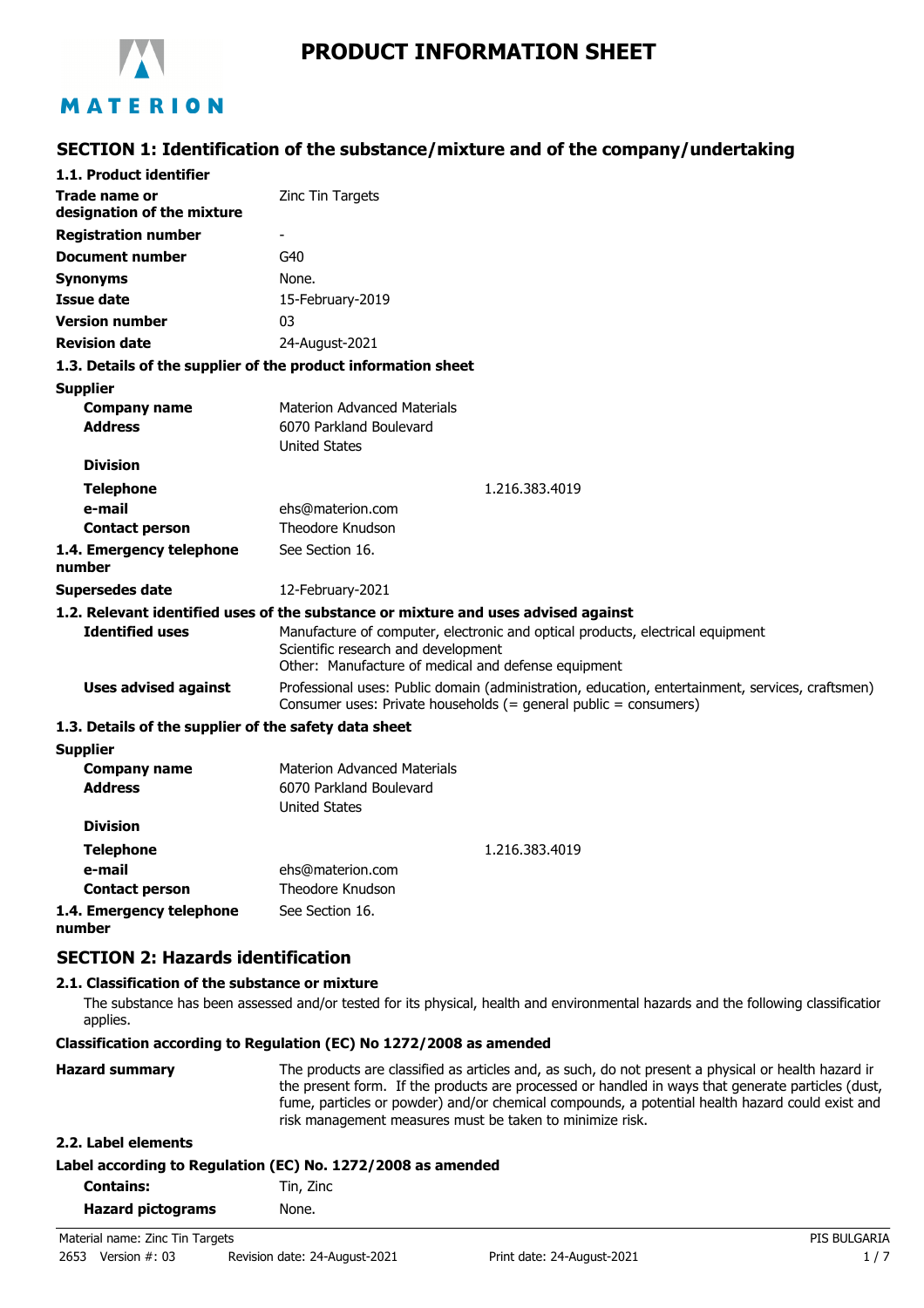| Signal word                       | None.                                                                                                                                                                                                                                                                 |  |
|-----------------------------------|-----------------------------------------------------------------------------------------------------------------------------------------------------------------------------------------------------------------------------------------------------------------------|--|
| <b>Hazard statements</b>          | The material as sold in solid form is generally not considered hazardous. However, if the process<br>involves grinding, melting, cutting or any other process that causes a release of dust or fumes,<br>hazardous levels of airborne particulate could be generated. |  |
| <b>Precautionary statements</b>   |                                                                                                                                                                                                                                                                       |  |
| <b>Prevention</b>                 | Observe good industrial hygiene practices.                                                                                                                                                                                                                            |  |
| <b>Response</b>                   | Wash hands after handling.                                                                                                                                                                                                                                            |  |
| <b>Storage</b>                    | Store away from incompatible materials.                                                                                                                                                                                                                               |  |
| <b>Disposal</b>                   |                                                                                                                                                                                                                                                                       |  |
| P501                              | Dispose of contents/container in accordance with local/regional/national/international regulations.                                                                                                                                                                   |  |
| Supplemental label<br>information | For further information, please contact the Product Stewardship Department at $+1.216.383.4019$ .                                                                                                                                                                     |  |
| 2.3. Other hazards                | Not a PBT or vPvB substance or mixture.                                                                                                                                                                                                                               |  |
|                                   |                                                                                                                                                                                                                                                                       |  |

# **SECTION 3: Composition/information on ingredients**

### **3.2. Mixtures**

### **General information**

| <b>Chemical name</b> | $\frac{1}{2}$                                    | No.                    | CAS-No. / EC REACH Registration No. Index No. |              | <b>Notes</b> |
|----------------------|--------------------------------------------------|------------------------|-----------------------------------------------|--------------|--------------|
| <b>Zinc</b>          | $50 - 99$                                        | 7440-66-6<br>231-175-3 |                                               | 030-001-01-9 |              |
|                      | <b>Classification:</b> Water-React. 3;H261       |                        |                                               |              |              |
| Tin                  | $1 - 50$                                         | 7440-31-5<br>231-141-8 | $\overline{\phantom{a}}$                      |              | #            |
|                      | Classification: STOT SE 3; H335, STOT RE 1; H372 |                        |                                               |              |              |

## **SECTION 4: First aid measures**

| <b>General information</b>                                                                 | If you feel unwell, seek medical advice (show the label where possible). Ensure that medical<br>personnel are aware of the material(s) involved, and take precautions to protect themselves. |  |  |
|--------------------------------------------------------------------------------------------|----------------------------------------------------------------------------------------------------------------------------------------------------------------------------------------------|--|--|
| 4.1. Description of first aid measures                                                     |                                                                                                                                                                                              |  |  |
| <b>Inhalation</b>                                                                          | Remove victim to fresh air and keep at rest in a position comfortable for breathing. Call a poison<br>centre or doctor/physician if you feel unwell.                                         |  |  |
| <b>Skin contact</b>                                                                        | Wash off with soap and water. Get medical attention if irritation develops and persists.                                                                                                     |  |  |
| Eye contact                                                                                | Rinse with water. Get medical attention if irritation develops and persists.                                                                                                                 |  |  |
| <b>Ingestion</b>                                                                           | Rinse mouth. Get medical attention if symptoms occur.                                                                                                                                        |  |  |
| 4.2. Most important<br>symptoms and effects, both<br>acute and delayed                     | None known.                                                                                                                                                                                  |  |  |
| 4.3. Indication of any<br>immediate medical attention<br>and special treatment<br>needed   | Treat symptomatically.                                                                                                                                                                       |  |  |
| <b>SECTION 5: Firefighting measures</b>                                                    |                                                                                                                                                                                              |  |  |
| <b>General fire hazards</b>                                                                | No unusual fire or explosion hazards noted. None known.                                                                                                                                      |  |  |
| 5.1. Extinguishing media                                                                   |                                                                                                                                                                                              |  |  |
| Suitable extinguishing<br>media                                                            | Extinguish with alcohol-resistant foam, carbon dioxide or dry powder.                                                                                                                        |  |  |
| <b>Unsuitable extinguishing</b><br>media                                                   | None known.                                                                                                                                                                                  |  |  |
| 5.2. Special hazards arising<br>from the substance or<br>mixture                           | This product is not flammable.                                                                                                                                                               |  |  |
| 5.3. Advice for firefighters<br><b>Special protective</b><br>equipment for<br>firefighters | Use protective equipment appropriate for surrounding materials.                                                                                                                              |  |  |
| <b>Special firefighting</b><br>procedures                                                  | Use standard firefighting procedures and consider the hazards of other involved materials. Use<br>water spray to cool unopened containers.                                                   |  |  |
| <b>Specific methods</b>                                                                    | Use standard firefighting procedures and consider the hazards of other involved materials.                                                                                                   |  |  |
| Material name: Zinc Tin Targets                                                            | PIS BULGARIA                                                                                                                                                                                 |  |  |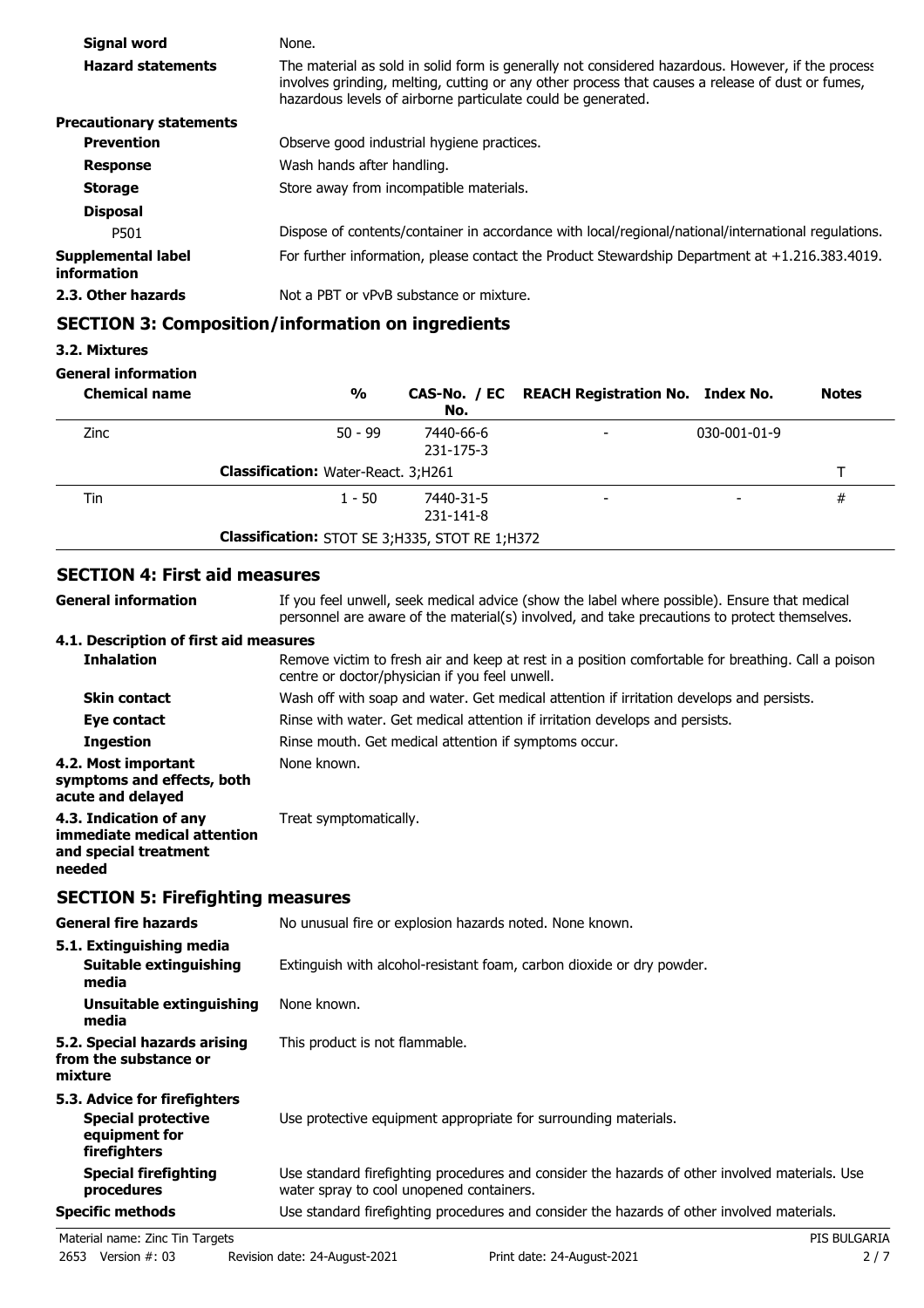### **SECTION 6: Accidental release measures**

#### **6.1. Personal precautions, protective equipment and emergency procedures**

| For non-emergency<br>personnel                               | Keep unnecessary personnel away. Ensure suitable personal protection (including respiratory<br>protection) during removal of spillages in a confined area. For personal protection, see section 8 of<br>the PIS. |
|--------------------------------------------------------------|------------------------------------------------------------------------------------------------------------------------------------------------------------------------------------------------------------------|
| For emergency<br>responders                                  | Keep unnecessary personnel away. Wear appropriate protective equipment and clothing during<br>clean-up. Use personal protection recommended in Section 8 of the PIS.                                             |
| 6.2. Environmental<br>precautions                            | Collect spillage.                                                                                                                                                                                                |
| 6.3. Methods and material for<br>containment and cleaning up | Stop the flow of material, if this is without risk. Sweep up or vacuum up spillage and collect in<br>suitable container for disposal. For waste disposal, see section 13 of the PIS.                             |
| 6.4. Reference to other<br>sections                          | For personal protection, see section 8 of the PIS. For waste disposal, see section 13 of the PIS.                                                                                                                |

### **SECTION 7: Handling and storage**

| 7.1. Precautions for safe<br>handling                                   | Provide adequate ventilation. Wear appropriate personal protective equipment. Observe good<br>industrial hygiene practices.        |
|-------------------------------------------------------------------------|------------------------------------------------------------------------------------------------------------------------------------|
| 7.2. Conditions for safe<br>storage, including any<br>incompatibilities | Store in a cool, dry place with adequate ventilation. Keep away from incompatible materials, open<br>flames and high temperatures. |
| 7.3. Specific end use(s)                                                | Not available.                                                                                                                     |

### **SECTION 8: Exposure controls/personal protection**

### **8.1. Control parameters**

#### **Occupational exposure limits**

| <b>Components</b>                                    | <b>Type</b>                                                                                                                                                                                                                                                                                                                                                        | Bulgaria. OELs. Regulation No 13 on protection of workers against risks of exposure to chemical agents at work<br><b>Value</b>                                                                      |  |  |
|------------------------------------------------------|--------------------------------------------------------------------------------------------------------------------------------------------------------------------------------------------------------------------------------------------------------------------------------------------------------------------------------------------------------------------|-----------------------------------------------------------------------------------------------------------------------------------------------------------------------------------------------------|--|--|
| Tin (CAS 7440-31-5)                                  | <b>TWA</b>                                                                                                                                                                                                                                                                                                                                                         | $0,1$ mg/m3                                                                                                                                                                                         |  |  |
| 2017/164/EU                                          |                                                                                                                                                                                                                                                                                                                                                                    | EU. Indicative Exposure Limit Values in Directives 91/322/EEC, 2000/39/EC, 2006/15/EC, 2009/161/EU,                                                                                                 |  |  |
| <b>Components</b>                                    | <b>Type</b>                                                                                                                                                                                                                                                                                                                                                        | <b>Value</b>                                                                                                                                                                                        |  |  |
| Tin (CAS 7440-31-5)                                  | <b>TWA</b>                                                                                                                                                                                                                                                                                                                                                         | $2$ mg/m $3$                                                                                                                                                                                        |  |  |
| <b>Biological limit values</b>                       |                                                                                                                                                                                                                                                                                                                                                                    | No biological exposure limits noted for the ingredient(s).                                                                                                                                          |  |  |
| <b>Recommended monitoring</b><br>procedures          | Follow standard monitoring procedures.                                                                                                                                                                                                                                                                                                                             |                                                                                                                                                                                                     |  |  |
| <b>Derived no effect levels</b><br>(DNELs)           | Not available.                                                                                                                                                                                                                                                                                                                                                     |                                                                                                                                                                                                     |  |  |
| <b>Predicted no effect</b><br>concentrations (PNECs) | Not available.                                                                                                                                                                                                                                                                                                                                                     |                                                                                                                                                                                                     |  |  |
| 8.2. Exposure controls                               |                                                                                                                                                                                                                                                                                                                                                                    |                                                                                                                                                                                                     |  |  |
| <b>Appropriate engineering</b><br>controls           | Good general ventilation should be used. Ventilation rates should be matched to conditions. If<br>applicable, use process enclosures, local exhaust ventilation, or other engineering controls to<br>maintain airborne levels below recommended exposure limits. If exposure limits have not been<br>established, maintain airborne levels to an acceptable level. |                                                                                                                                                                                                     |  |  |
|                                                      | Individual protection measures, such as personal protective equipment                                                                                                                                                                                                                                                                                              |                                                                                                                                                                                                     |  |  |
| <b>General information</b>                           | with the supplier of the personal protective equipment.                                                                                                                                                                                                                                                                                                            | Personal protection equipment should be chosen according to the CEN standards and in discussion                                                                                                     |  |  |
| Eye/face protection                                  | If contact is likely, safety glasses with side shields are recommended.                                                                                                                                                                                                                                                                                            |                                                                                                                                                                                                     |  |  |
| <b>Skin protection</b>                               |                                                                                                                                                                                                                                                                                                                                                                    |                                                                                                                                                                                                     |  |  |
| - Hand protection                                    | Wear gloves to prevent metal cuts and skin abrasions during handling.                                                                                                                                                                                                                                                                                              |                                                                                                                                                                                                     |  |  |
| - Other                                              | Wear suitable protective clothing.                                                                                                                                                                                                                                                                                                                                 |                                                                                                                                                                                                     |  |  |
| <b>Respiratory protection</b>                        | In case of insufficient ventilation, wear suitable respiratory equipment.                                                                                                                                                                                                                                                                                          |                                                                                                                                                                                                     |  |  |
| <b>Thermal hazards</b>                               | Wear appropriate thermal protective clothing, when necessary.                                                                                                                                                                                                                                                                                                      |                                                                                                                                                                                                     |  |  |
| <b>Hygiene measures</b>                              | remove contaminants.                                                                                                                                                                                                                                                                                                                                               | Always observe good personal hygiene measures, such as washing after handling the material and<br>before eating, drinking, and/or smoking. Routinely wash work clothing and protective equipment to |  |  |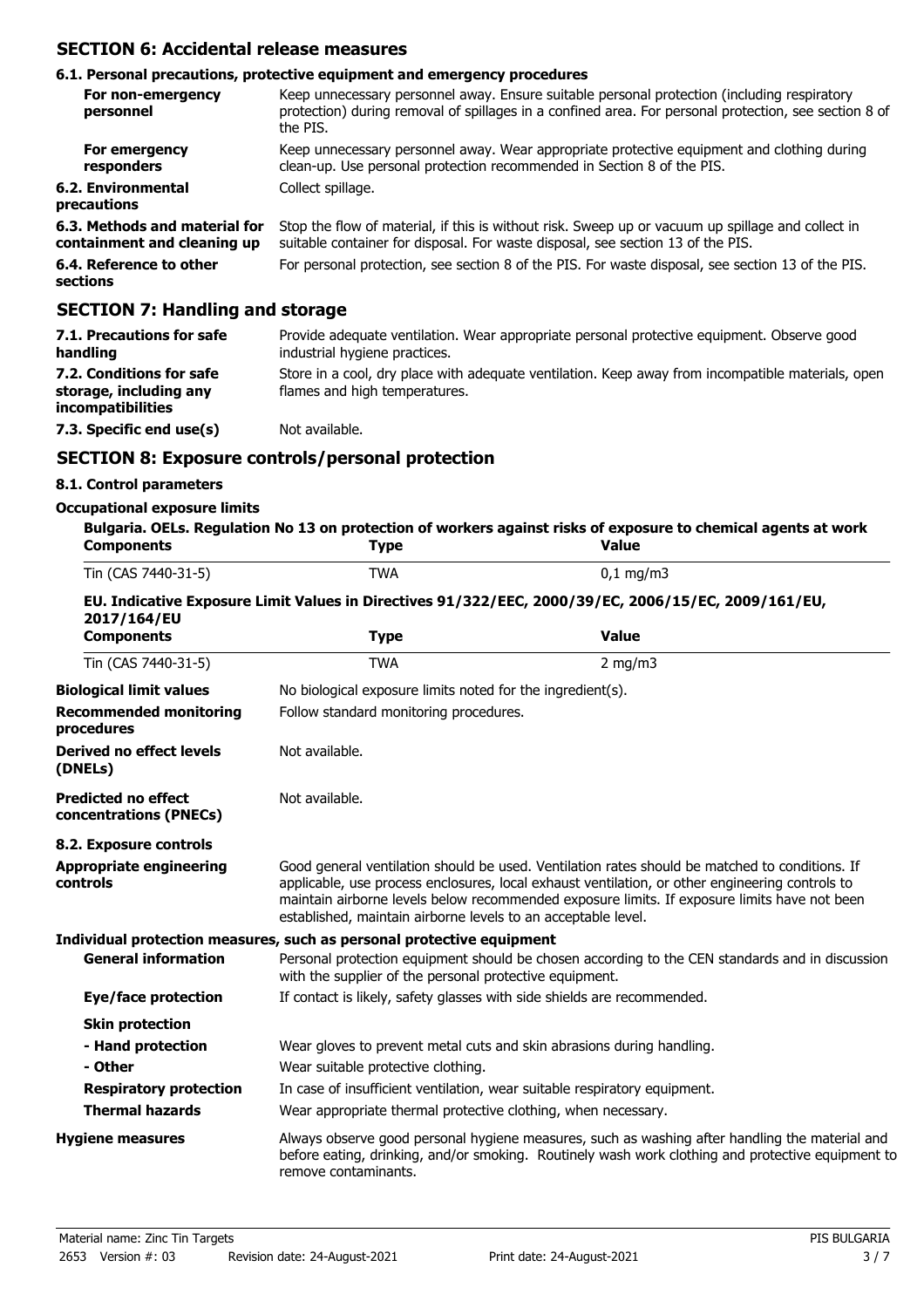Good general ventilation should be used. Ventilation rates should be matched to conditions. If applicable, use process enclosures, local exhaust ventilation, or other engineering controls to maintain airborne levels below recommended exposure limits. If exposure limits have not been established, maintain airborne levels to an acceptable level.

# **SECTION 9: Physical and chemical properties**

### **9.1. Information on basic physical and chemical properties**

| <b>Appearance</b>                                  |                                                  |
|----------------------------------------------------|--------------------------------------------------|
| <b>Physical state</b>                              | Solid.                                           |
| Form                                               | Solid.                                           |
| Colour                                             | Grey.                                            |
| Odour                                              | None.                                            |
| <b>Odour threshold</b>                             | Not applicable.                                  |
| рH                                                 | Not applicable.                                  |
| Melting point/freezing point                       | 231,9 °C (449,42 °F) estimated / Not applicable. |
| <b>Initial boiling point and</b><br>boiling range  | Not applicable.                                  |
| Flash point                                        | Not applicable.                                  |
| <b>Evaporation rate</b>                            | Not applicable.                                  |
| <b>Flammability (solid, gas)</b>                   | None known.                                      |
| Upper/lower flammability or explosive limits       |                                                  |
| <b>Explosive limit - lower (</b><br>%)             | Not applicable.                                  |
| <b>Explosive limit - lower (</b><br>%) temperature | Not applicable.                                  |
| <b>Explosive limit - upper</b><br>(%)              | Not applicable.                                  |
| <b>Explosive limit - upper (</b><br>%) temperature | Not applicable.                                  |
| Vapour pressure                                    | Not applicable.                                  |
| <b>Vapour density</b>                              | Not applicable.                                  |
| <b>Relative density</b>                            | Not applicable.                                  |
| Solubility(ies)                                    |                                                  |
| Solubility (water)                                 | Insoluble.                                       |
| <b>Partition coefficient</b><br>(n-octanol/water)  | Not applicable.<br>Not applicable.               |
| <b>Auto-ignition temperature</b>                   | Not applicable.                                  |
| <b>Decomposition temperature</b>                   | Not applicable.                                  |
| <b>Viscosity</b>                                   | Not applicable.                                  |
| <b>Explosive properties</b>                        | Not explosive.                                   |
| <b>Oxidising properties</b>                        | Not oxidising.                                   |
| 9.2. Other information                             |                                                  |
| <b>Density</b>                                     | 7,18 g/cm3 estimated                             |

### **SECTION 10: Stability and reactivity**

| 10.1. Reactivity                            | The product is stable and non-reactive under normal conditions of use, storage and transport.                              |
|---------------------------------------------|----------------------------------------------------------------------------------------------------------------------------|
| 10.2. Chemical stability                    | Material is stable under normal conditions.                                                                                |
| 10.3. Possibility of hazardous<br>reactions | No dangerous reaction known under conditions of normal use.                                                                |
| 10.4. Conditions to avoid                   | Keep away from heat, hot surfaces, sparks, open flames and other ignition sources. Contact with<br>incompatible materials. |
| 10.5. Incompatible materials                | Acids. Strong oxidising agents. Chlorine.                                                                                  |
| 10.6. Hazardous<br>decomposition products   | No hazardous decomposition products are known.                                                                             |

# **SECTION 11: Toxicological information**

**General information CCCUPATION** Occupational exposure to the substance or mixture may cause adverse effects.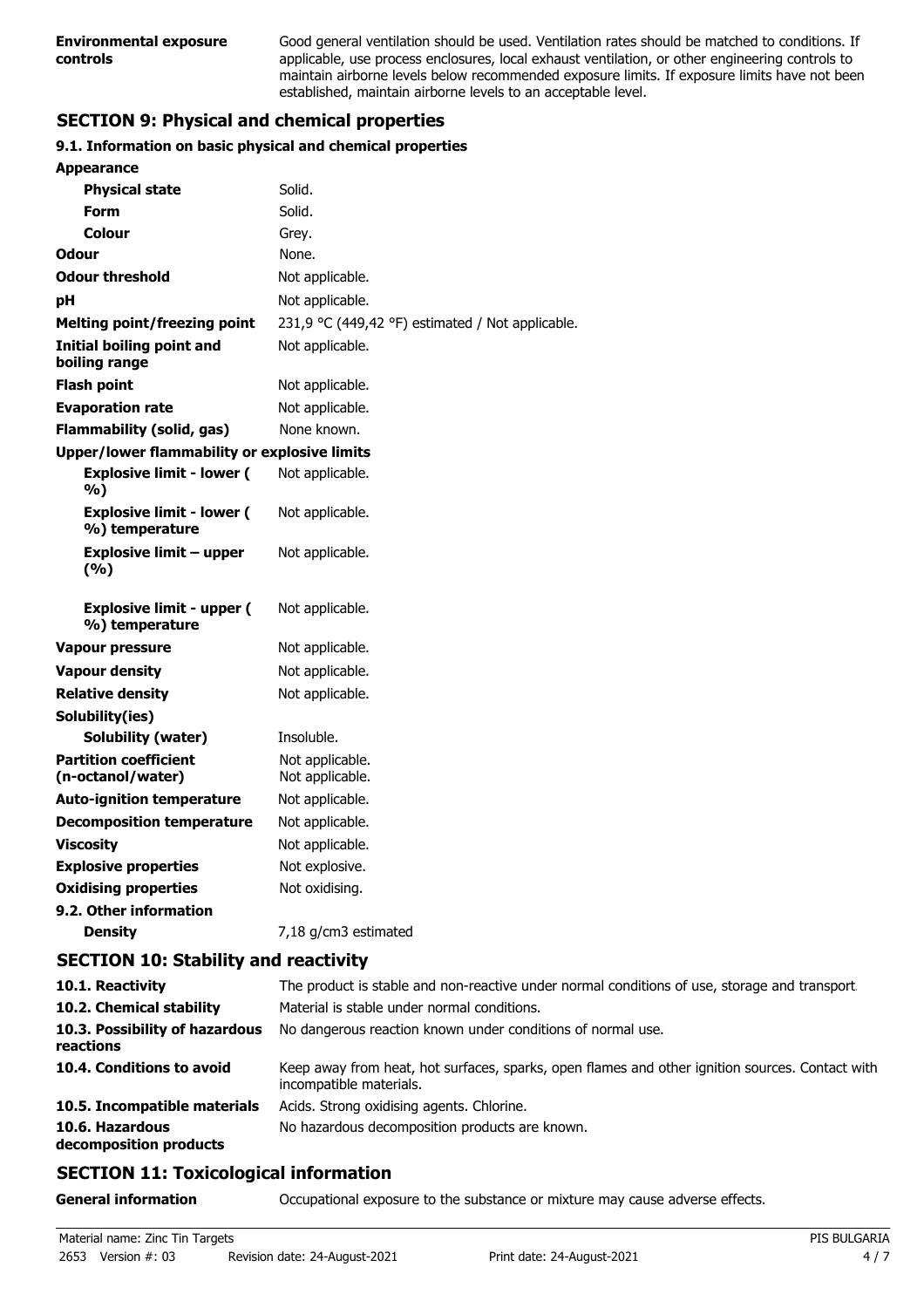#### **Information on likely routes of exposure**

| <b>Inhalation</b>   | No adverse effects due to inhalation are expected.   |  |
|---------------------|------------------------------------------------------|--|
| <b>Skin contact</b> | No adverse effects due to skin contact are expected. |  |
| Eye contact         | Not likely, due to the form of the product.          |  |
| <b>Ingestion</b>    | Expected to be a low ingestion hazard.               |  |
| Symptoms            | May cause respiratory irritation.                    |  |

### **11.1. Information on toxicological effects**

| <b>Acute toxicity</b>                                 | None known.                                 |
|-------------------------------------------------------|---------------------------------------------|
| <b>Skin corrosion/irritation</b>                      | Not likely, due to the form of the product. |
| Serious eye damage/eye<br>irritation                  | None known.                                 |
| <b>Respiratory sensitisation</b>                      | Not a respiratory sensitizer.               |
| <b>Skin sensitisation</b>                             | Not a skin sensitiser.                      |
| <b>Germ cell mutagenicity</b>                         | Not classified.                             |
| <b>Carcinogenicity</b>                                | Not classified.                             |
| <b>Reproductive toxicity</b>                          | Not classified.                             |
| Specific target organ toxicity<br>- single exposure   | Not classified.                             |
| Specific target organ toxicity<br>- repeated exposure | Not classified.                             |
| <b>Aspiration hazard</b>                              | Not an aspiration hazard.                   |
| Mixture versus substance<br>information               | No information available.                   |
| <b>Other information</b>                              | Not available.                              |

# **SECTION 12: Ecological information**

| 12.1. Toxicity                                            | Not relevant, due to the form of the product.                |                                                                                                                                                                                            |                                 |  |
|-----------------------------------------------------------|--------------------------------------------------------------|--------------------------------------------------------------------------------------------------------------------------------------------------------------------------------------------|---------------------------------|--|
| <b>Product</b>                                            |                                                              | <b>Species</b>                                                                                                                                                                             | <b>Test Results</b>             |  |
| Zinc Tin Targets                                          |                                                              |                                                                                                                                                                                            |                                 |  |
| <b>Aquatic</b>                                            |                                                              |                                                                                                                                                                                            |                                 |  |
| Acute                                                     |                                                              |                                                                                                                                                                                            |                                 |  |
| Crustacea                                                 | EC50                                                         | Daphnia                                                                                                                                                                                    | 1,4141 mg/l, 48 hours estimated |  |
| Fish                                                      | <b>LC50</b>                                                  | Fish                                                                                                                                                                                       | 0,2727 mg/l, 96 hours estimated |  |
| <b>Components</b>                                         |                                                              | <b>Species</b>                                                                                                                                                                             | <b>Test Results</b>             |  |
| Zinc (CAS 7440-66-6)                                      |                                                              |                                                                                                                                                                                            |                                 |  |
| <b>Aquatic</b>                                            |                                                              |                                                                                                                                                                                            |                                 |  |
| Acute                                                     |                                                              |                                                                                                                                                                                            |                                 |  |
| Fish                                                      | <b>LC50</b>                                                  | Bony fish superclass (Osteichthyes)                                                                                                                                                        | $0.52 - 3.59$ mg/l, 96 hours    |  |
| 12.2. Persistence and<br>degradability                    | No data is available on the degradability of this substance. |                                                                                                                                                                                            |                                 |  |
| 12.3. Bioaccumulative<br>potential                        |                                                              | No data available.                                                                                                                                                                         |                                 |  |
| <b>Partition coefficient</b><br>n-octanol/water (log Kow) | Not applicable.                                              |                                                                                                                                                                                            |                                 |  |
| <b>Bioconcentration factor (BCF)</b>                      | Not available.                                               |                                                                                                                                                                                            |                                 |  |
| 12.4. Mobility in soil                                    | No data available.                                           |                                                                                                                                                                                            |                                 |  |
| 12.5. Results of PBT and<br><b>vPvB</b> assessment        | Not a PBT or vPvB substance or mixture.                      |                                                                                                                                                                                            |                                 |  |
| 12.6. Other adverse effects                               |                                                              | No other adverse environmental effects (e.g. ozone depletion, photochemical ozone creation<br>potential, endocrine disruption, global warming potential) are expected from this component. |                                 |  |

# **SECTION 13: Disposal considerations**

### **13.1. Waste treatment methods**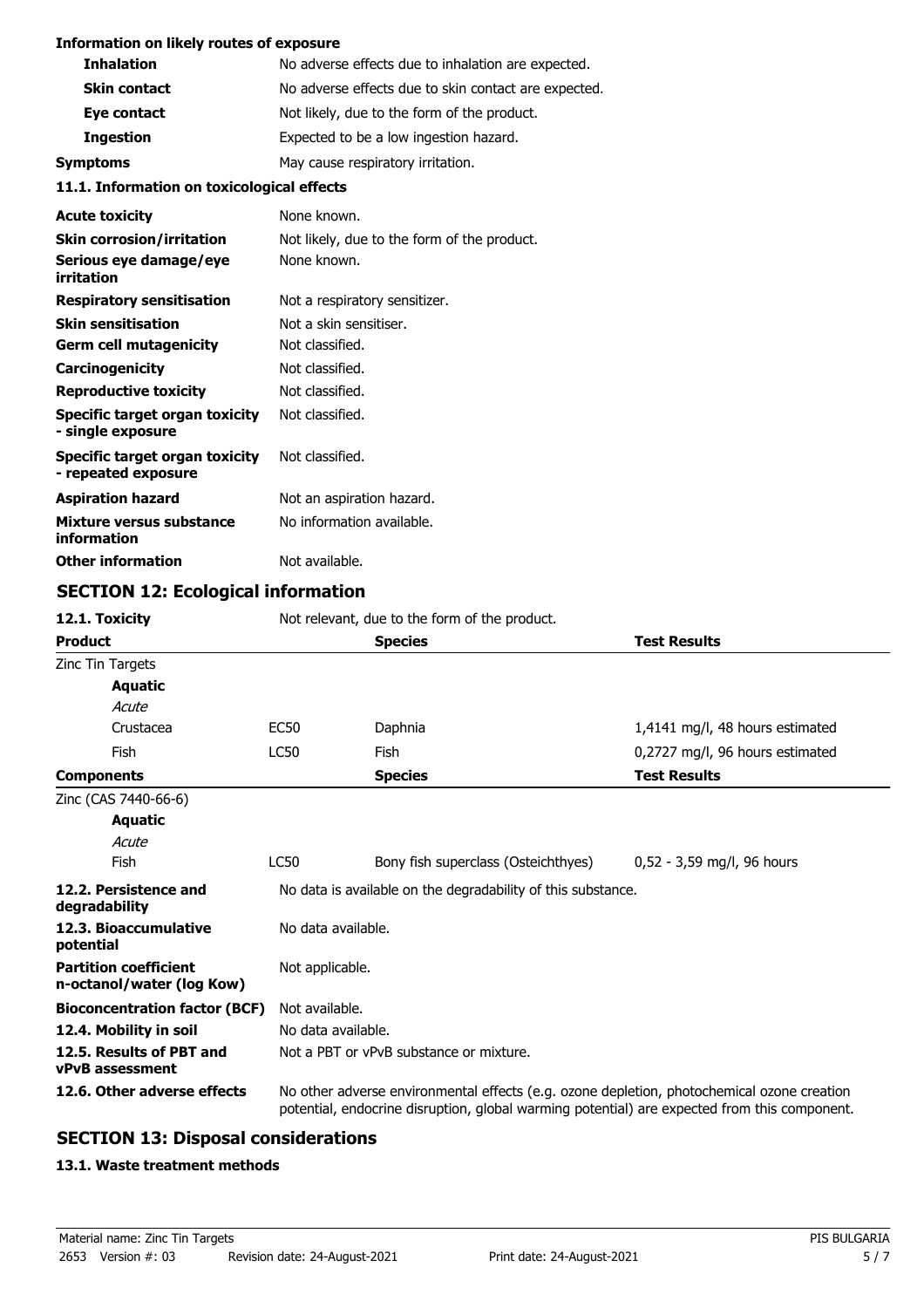| <b>Residual waste</b>                  | Dispose of in accordance with local regulations. Empty containers or liners may retain some product<br>residues. This material and its container must be disposed of in a safe manner (see: Disposal<br>instructions). |
|----------------------------------------|------------------------------------------------------------------------------------------------------------------------------------------------------------------------------------------------------------------------|
| <b>Contaminated packaging</b>          | Since emptied containers may retain product residue, follow label warnings even after container is<br>emptied. Empty containers should be taken to an approved waste handling site for recycling or<br>disposal.       |
| <b>EU waste code</b>                   | The Waste code should be assigned in discussion between the user, the producer and the waste<br>disposal company.                                                                                                      |
| <b>Disposal</b><br>methods/information | Collect and reclaim or dispose in sealed containers at licensed waste disposal site. Dispose of<br>contents/container in accordance with local/regional/national/international regulations.                            |
| <b>Special precautions</b>             | Dispose in accordance with all applicable regulations.                                                                                                                                                                 |

### **SECTION 14: Transport information**

#### **ADR**

14.1. - 14.6.: Not regulated as dangerous goods.

#### **RID**

14.1. - 14.6.: Not regulated as dangerous goods.

#### **ADN**

14.1. - 14.6.: Not regulated as dangerous goods.

#### **IATA**

14.1. - 14.6.: Not regulated as dangerous goods.

#### **IMDG**

14.1. - 14.6.: Not regulated as dangerous goods.

### **SECTION 15: Regulatory information**

**15.1. Safety, health and environmental regulations/legislation specific for the substance or mixture**

#### **EU regulations**

**Regulation (EC) No. 1005/2009 on substances that deplete the ozone layer, Annex I and II, as amended** Not listed.

# **Regulation (EU) 2019/1021 On persistent organic pollutants (recast), as amended**

Not listed.

**Regulation (EU) No. 649/2012 concerning the export and import of dangerous chemicals, Annex I, Part 1 as amended**

Not listed.

**Regulation (EU) No. 649/2012 concerning the export and import of dangerous chemicals, Annex I, Part 2 as amended**

Not listed.

**Regulation (EU) No. 649/2012 concerning the export and import of dangerous chemicals, Annex I, Part 3 as amended**

Not listed.

**Regulation (EU) No. 649/2012 concerning the export and import of dangerous chemicals, Annex V as amended** Not listed.

**Regulation (EC) No. 166/2006 Annex II Pollutant Release and Transfer Registry, as amended** Zinc (CAS 7440-66-6)

**Regulation (EC) No. 1907/2006, REACH Article 59(10) Candidate List as currently published by ECHA** Not listed.

#### **Authorisations**

**Regulation (EC) No. 1907/2006, REACH Annex XIV Substances subject to authorization, as amended** Not listed.

#### **Restrictions on use**

**Regulation (EC) No. 1907/2006, REACH Annex XVII Substances subject to restriction on marketing and use as amended**

Zinc (CAS 7440-66-6)

**Directive 2004/37/EC: on the protection of workers from the risks related to exposure to carcinogens and mutagens at work, as amended.**

Not listed.

#### **Other EU regulations**

**Directive 2012/18/EU on major accident hazards involving dangerous substances, as amended**

Zinc (CAS 7440-66-6)